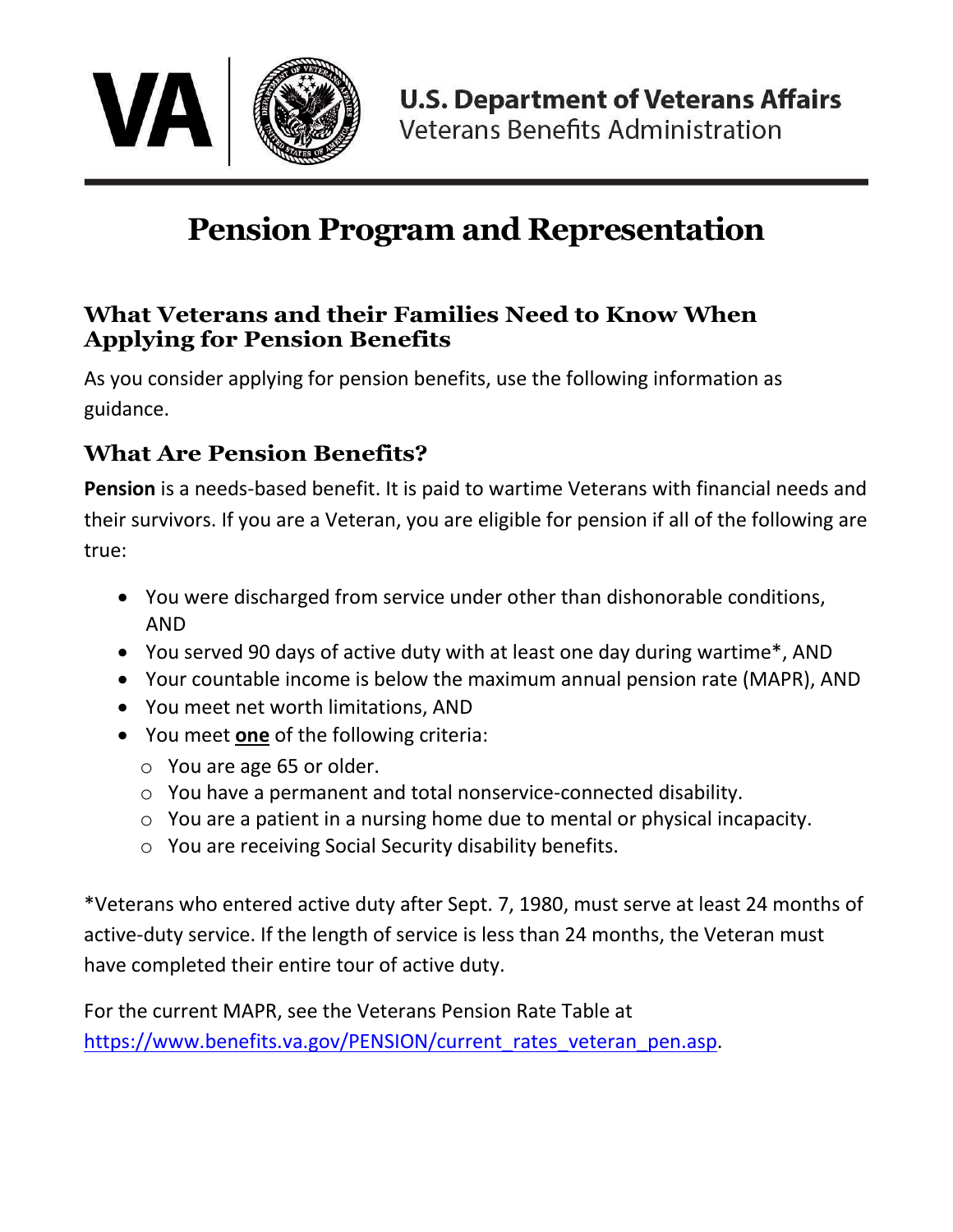**Aid and Attendance (A&A)** is an increased monthly pension amount. It can be paid to either a Veteran or surviving spouse. You may be eligible for A&A if you are eligible for basic pension benefits and **one** of the following is true:

- You require aid to perform daily living activities.
- You are bedridden.
- You are a patient in a nursing home due to mental or physical incapacity.
- You have corrected visual acuity of 5/200 or less in both eyes.
- You have concentric contraction of the visual field to five degrees or less.

**Housebound** is an increased monthly pension amount. It is paid to a Veteran or surviving spouse who is confined to their home because of a permanent disability. You may be eligible for Housebound benefits if you are eligible for basic pension benefits and **one** of the following is true:

- You have a 100 percent disabling permanent disability. Due to this disability, you are confined to your home.
- You have one disability evaluated as 100 percent disabling and another evaluated as at least 60 percent disabling.

### **What Organizations Offer Assistance with Claims for Pension Benefits?**

**The U.S. Senate Special Committee on Aging** found some organizations misrepresent themselves while helping Veterans and survivors apply for pension:

- In June 2012, the Committee held a hearing to address concerns about these organizations. They marketed financial products and services to help claimants whose assets exceed the net worth limitations for pension benefits.
- The Committee also learned these organizations charge substantial fees. Their services may not always be in claimants' best interest long-term.
- Learn more about these hearings on the Committee's website at [https://www.senate.gov/fplayers/jw57/commMP4Player.cfm?fn=aging060612&](https://www.senate.gov/fplayers/jw57/commMP4Player.cfm?fn=aging060612&st=1194&dur=0) [amp;st=1194&dur=0.](https://www.senate.gov/fplayers/jw57/commMP4Player.cfm?fn=aging060612&st=1194&dur=0)

**The U.S. Government Accountability Office** (GAO) published a report titled, "Veterans' Pension Benefits: Improvements Needed to Ensure Only Qualified Veterans and Survivors Receive Benefits." You can access GAO-12-540 here: [http://www.gao.gov/assets/600/590847.pdf.](http://www.gao.gov/assets/600/590847.pdf) GAO found that: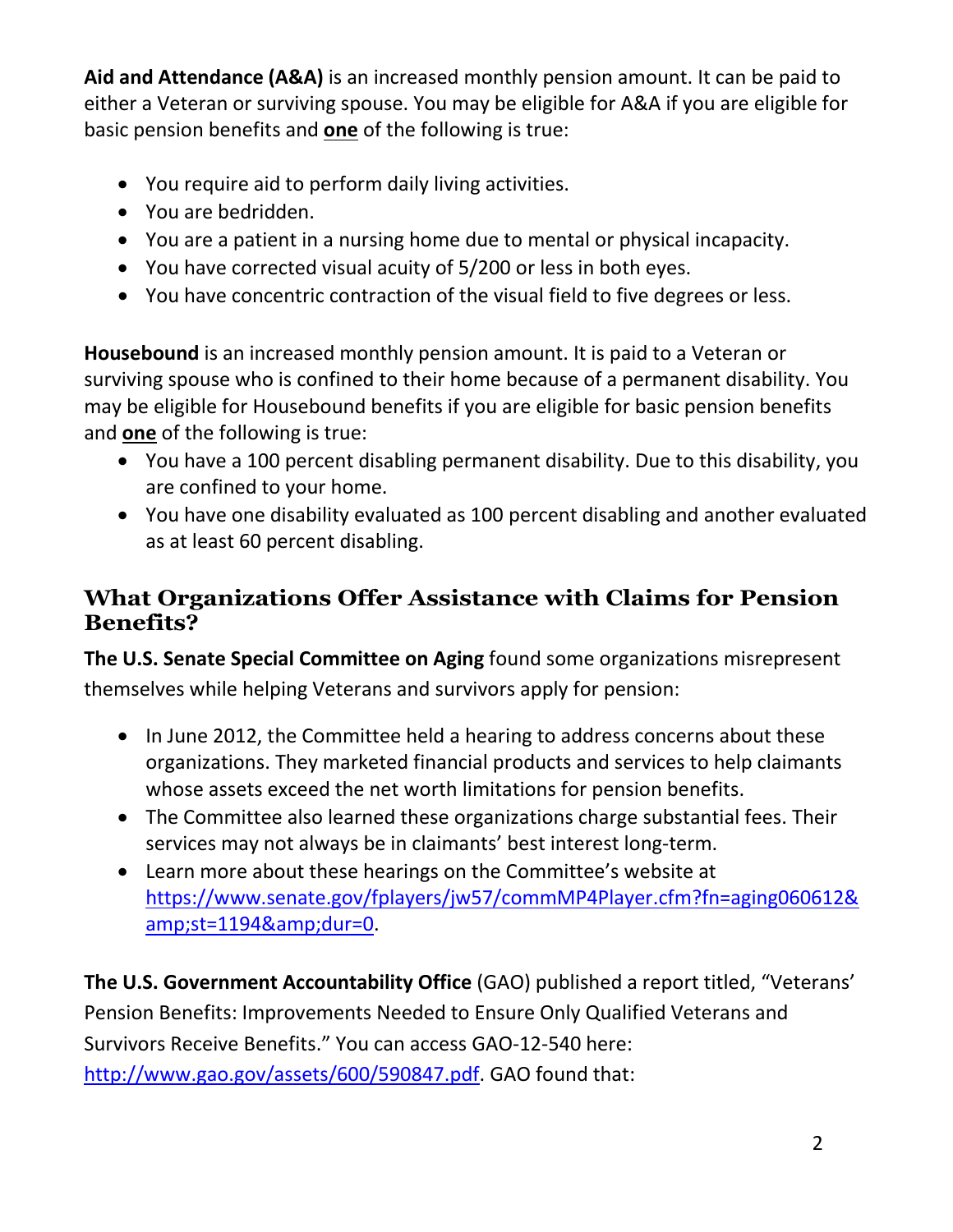- More than 200 organizations exist to help pension claimants with excess assets meet financial eligibility requirements for pension benefits.
- These organizations are primarily run by financial planners and attorneys. They offer products such as annuities and trusts.
- Some products and services may not be suitable for elderly Veterans. This is because they may not be able to access all of their funds without incurring high withdrawal fees.
- These products and services may result in temporary Medicaid ineligibility.
- Some organizations charge fees. These can range from a few hundred dollars up to \$10,000.

## **Who Helps File Claims for VA Pension?**

An individual who is accredited by the VA can help you prepare, present and prosecute a claim for VA benefits. VA accreditation is necessary to ensure claimants have responsible, qualified representation. The VA accredits three types of people:

- Representatives of VA-recognized Veterans service organizations
- Independent claims agents
- Private attorneys

There is a one-time exception to this rule. The VA will authorize a person to prepare, present and prosecute **one** claim without accreditation. The assistance:

- Must be without cost to the claimant
- Must be subjected to the same laws governing representation
- May not be used to evade accreditation requirements

Preparation and presentation of a VA claim includes:

- Gathering the information necessary to file the claim
- Completing claim applications
- Submitting claim information to VA
- Communicating with VA on behalf of a claimant

A VA-accredited attorney or claims agent, who is also a financial planner, can assist with a claim for A&A. However, they may not use their VA accreditation to promote or sell financial products. If VA determines an accredited attorney or agent is using VA accreditation improperly, VA may suspend or cancel accreditation.